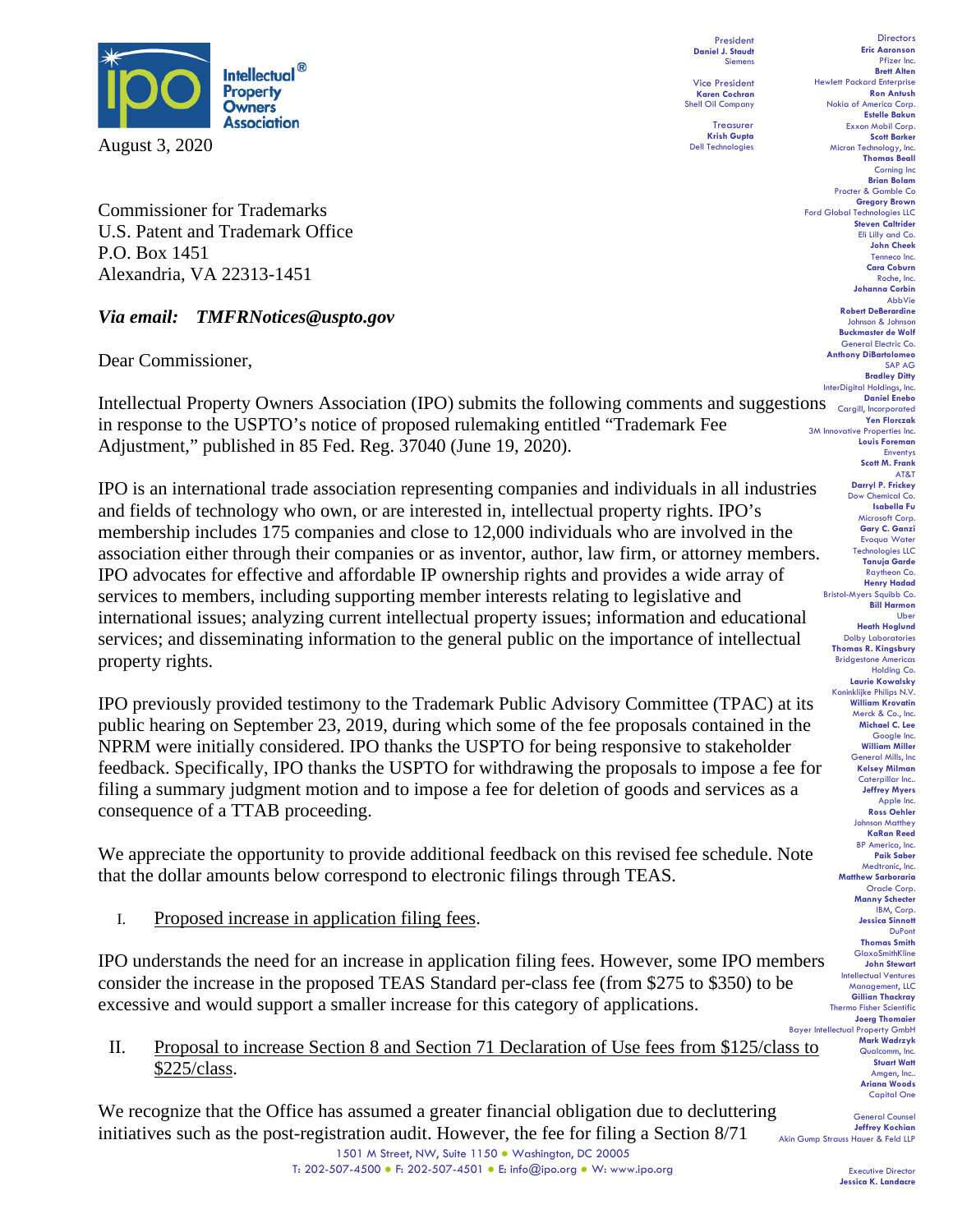Declaration of Use increased by \$25 (from \$100 per class to \$125 per class) only four years ago. IPO does not support the proposed increase of \$100 per class but could support a smaller increase.

### III. Waiver of fee for a Section 7 amendment that deletes goods/services/classes, if filed while a Section 8 or 71 is not pending.

IPO generally supports this proposal and hopes that this measure will achieve its purpose of incentivizing registrants to amend their registrations to ensure an accurate register. However, we have some concern that until the Office discontinues issuing paper registration certificates, this proposal will generate an expense on the part of the Office to print and mail an amended Certification of Registration for which no offsetting fee is collected.

# IV. New \$250 fee to delete goods/services/classes during pendency of examination of a Section 8 or 71 Declaration.

IPO appreciates the Office's clarification in response to its TPAC testimony that the proposed new fee will be assessed on a class basis and not per product and service. Some members support the imposition of a fee for deleting goods/services during this period, which is shortly after the owner has signed a declaration claiming use for all goods/services in the registration other than those deleted at the time of the filing. Some others do not or believe that the proposed fee of \$250 per class is too high. There is some concern that such a high fee will discourage honest behavior. If a fee is imposed, it might be more reasonable to set it at \$100/class, which is in line with the current fee of \$100 to delete goods/services/classes by means of a Section 7 amendment.

# V. TTAB. Increase fees for opposition or cancellation from \$400/class to \$600/class.

IPO does not support the proposed fee increase. The fees were just raised to the current rate in 2017. This proposed increase is quite steep.

VI. TTAB. Partial refund of filing fee for petitions to cancel in cases involving only a nonuse or abandonment claim, when default judgment is entered, there is no appearance by a defendant, and no filings were made other than the petition to cancel.

We would appreciate clarification of the logistics of such a proposal. Would the refund be \$200 per class, or just \$200? Will the refund issue automatically, or must the petitioner take action to trigger the refund? How long after issuance of the default will the refund issue? What will happen if a motion to reopen the judgment is filed many months or years later?

On the substance of the proposal, we oppose eligibility for the refund being restricted to cases that claim only a nonuse or abandonment claim. If a default judgment were entered and the other conditions are met, it would be inconsequential if additional claims had been stated. This would make no difference to the Board's activities of instituting the proceeding, issuing the notice of default, and issuing the default judgment. As presently proposed, parties would be forced to weigh the likelihood that the party might default, qualifying the party for a refund, versus the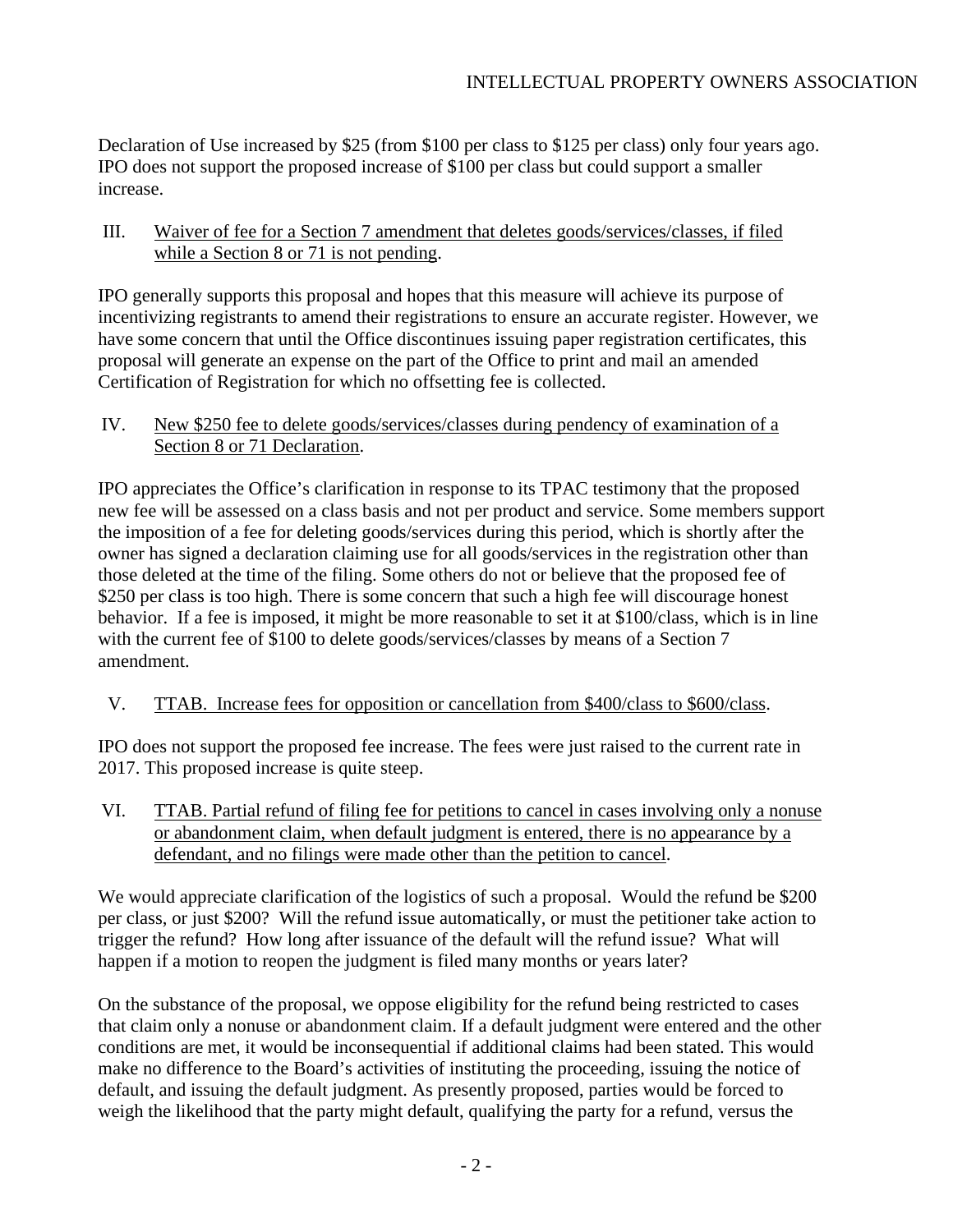risk that the registrant will defend and that the petitioner will be prejudiced by not raising an additional claim at the outset.

Likewise, if such a refund is implemented, there is no reason that a refund should not be offered in opposition proceedings when the same conditions are met (default judgment, no appearance by defendant, no filings other than the initial notice). In our members' experience, default judgments issue just as frequently in opposition proceedings as in cancellation proceedings, so it does not make sense that only cancellation proceedings would qualify for a refund.

# VII. TTAB. Increase in fees for requesting an extension of time to oppose.

IPO does not support the proposed fee increases, which would double the fees that were first imposed only in 2017. This would be a large increase in a very short period of time. There is concern that settlement could be discouraged in some cases, with an applicant deliberately refusing to engage in settlement discussions in order to force a less-well-funded potential opposer to put up a fair amount of money to keep the opposition period open for negotiations.

### VIII. Increase fee to file petition to revive abandoned applications from \$100 to \$150.

IPO does not oppose this proposal.

IX. Increase fee for petitions to the Commissioner under §2.146 or §2.147 from \$100 to \$250.

IPO generally supports or is neutral about this proposal. The current fee of \$100 has not been increased in decades.

X. New fee of \$50 for filing a Letter of Protest.

IPO concurs that the proposed new fee is a reasonable balancing of the equities.

XI. New \$400 Fee for filing requests for reconsideration in last three months of response period.

As expressed in its TPAC testimony, IPO does not support the imposition of a new \$400 fee for filing a request for reconsideration. Section 12 of the Lanham Act establishes the procedure for examination of applications and sets a six-month response period. IPO appreciates that given the uniformly negative reaction that was expressed to such a proposed fee at the TPAC hearing, the NPRM does not propose a \$400 fee to be imposed for the filing of any request for reconsideration. However, the NPRM has divided the response period in half and proposes to impose no fee for requests for reconsideration filed within the first three months of the statutorily-established six-month response period, and a \$400 fee for Requests for Reconsideration filed during the last three months of the six-month response period. The NPRM states that "the proposed fee is intended to recover costs associated with requests for reconsideration and encourage applicants to submit these filings earlier in the response period for the final action."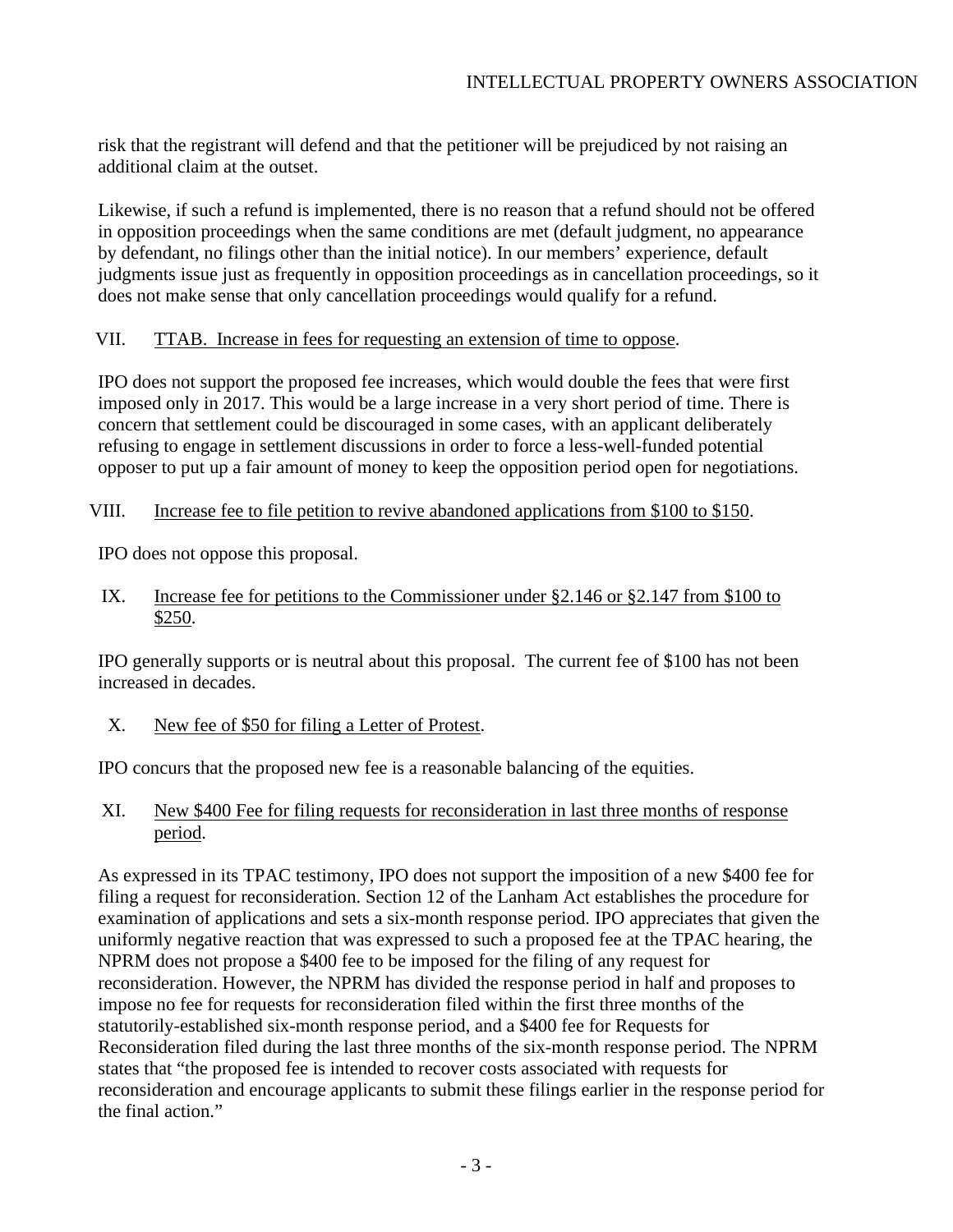IPO continues to strongly oppose imposition of any fee for filing a Request for reconsideration.

The NPRM does not identify any additional burden or expense on the Office to examine a request for reconsideration filed in the last three months versus in the first three months of the six-month response period. By contrast, there are substantive reasons why applicants might delay filing a request for reconsideration. These include but are not limited to circumstances such as awaiting disposition of a prior pending application to see if it will be abandoned during the statutorily-set six month grace period, requesting suspension of the application because a blocking registration has entered the six-month grace period for maintenance, or for activities such as negotiating a coexistence agreement or marshalling evidence to overcome a mere descriptiveness refusal. To the extent that the proposed fee "is intended to recover costs associated with requests for reconsideration," it seems arbitrary to impose the fee based on when the document is filed. It also seems punitive given that filing in the last three months of the response period is necessary in some instances due to circumstances outside the applicant's control. Imposing the new fee would make examination much more expensive for applicants who have done nothing wrong or improper in prosecuting their trademark applications.

The issues in a final refusal Office action sometimes are resolved by email or telephone discussion with the examining attorney, leading to issuance of an Examiner's Amendment. It appears that responding to a final refusal Office action in this way would not incur the proposed fee, but this also involves work by the examining attorney. Imposing a fee might create an incentive for applicants to try to work out more issues by email/phone with the examining attorney, rather than by filing a response in order to avoid the high fee, when it might be more efficient for everyone for the applicant to use the TEAS response form that provides "check the box" functionality for such routine issues as entering disclaimers, entering 2(f) claims, and entering translations.

IPO encourages the USPTO to reconsider and withdraw a proposal to impose a fee for filing a request for reconsideration.

\* \* \*

Thank you for considering these comments. Although IPO understands the need for and generally supports these trademark fee adjustments, we feel that some of the increases are too overly burdensome. We welcome further dialogue or opportunity to provide additional information to assist your efforts.

Sincerely,

el flui

Daniel J. Staudt